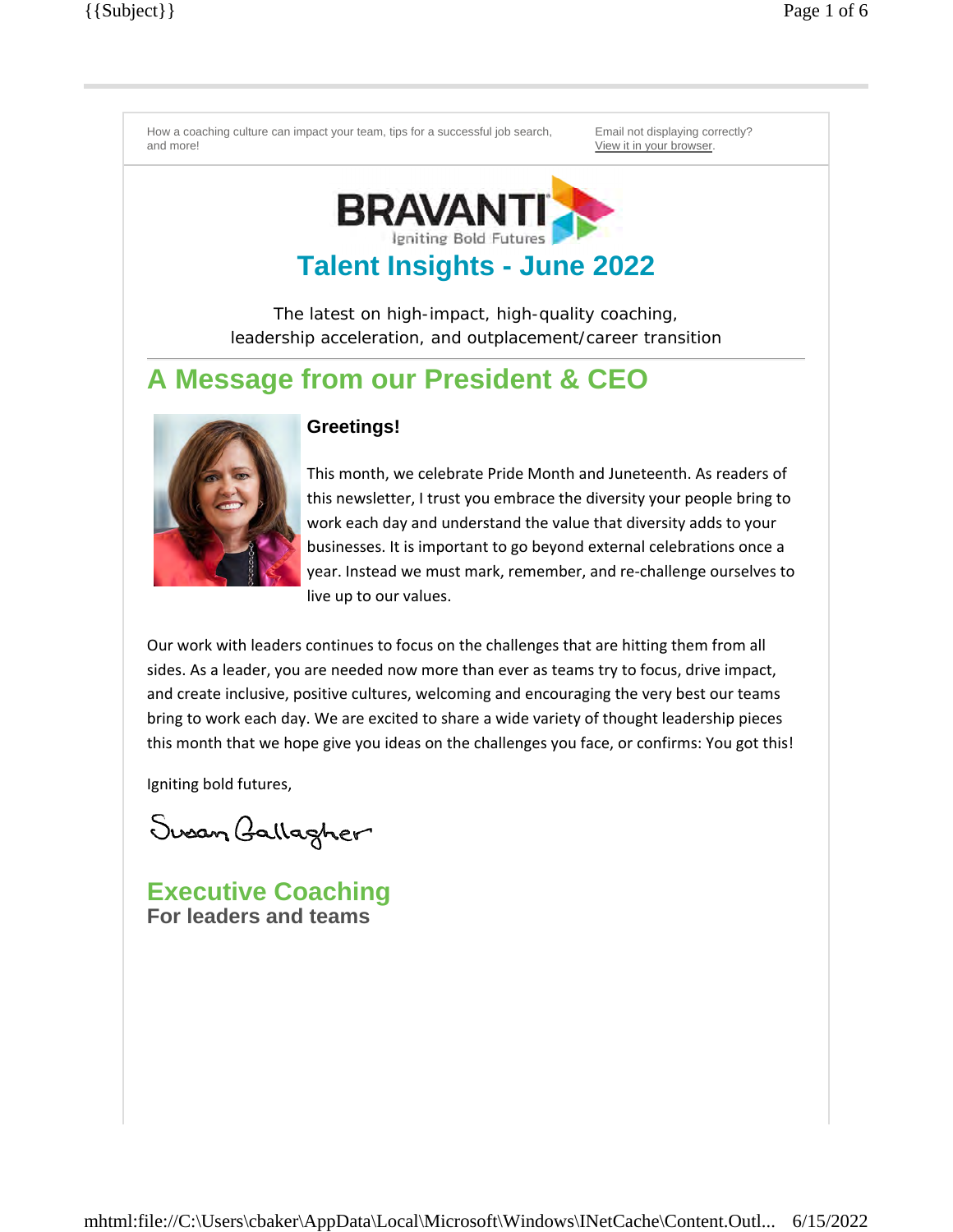### **Executive Coaching For leaders and teams**





Episode 14:

# **Developing a Coaching Culture**

with Sheila Boysen-Rotelli

## **VIDEO: Journeys in Leadership, Episode 14: Developing a Coaching Culture**

*With Executive Coach Sheila Boysen-Rotelli*

Bravanti Executive Coach Sheila Boysen-Rotelli shares how developing a coaching culture positively impacts communication, integrity, teamwork and more, ultimately delivering better engagement and greater revenue generation. [Duration: 2:15] **Watch [Now >>](https://bravanti.com/insights/video-series/journeys-in-leadership/?utm_medium=email&utm_source=newsletter&utm_campaign=ec)**

## **Women's Leadership**

**For women leaders and those who lead them**

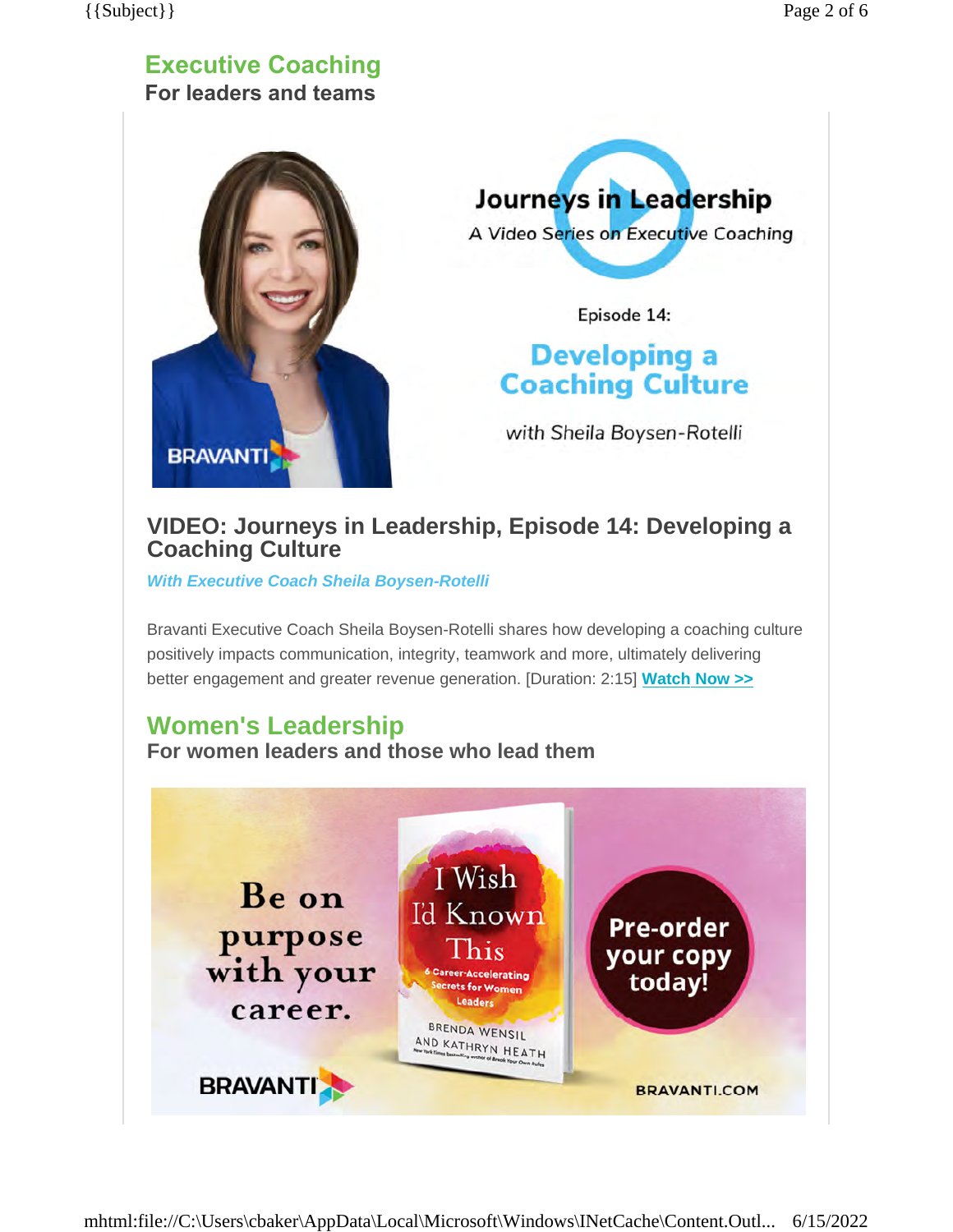#### *Pre-Order Your Copy Today!*

Be the first to get your copy of *I Wish I'd Known This: 6 Career-Accelerating Secrets for Women Leaders*, written by Bravanti Managing Directors Brenda Wensil and Kathryn Heath, launching in August.

In this highly anticipated book, Brenda and Kathryn examine the six blind spots that derail women's career paths and the strategies to effectively overcome them for an impactful, long-lasting career. With decades of experience coaching women leaders across many different industries and career paths, the insights shared in this book can help you accelerate to a higher-impact career! **[Pre-Order Your Copy >>](https://bravanti.com/insights/books/i-wish-id-known-this/?utm_medium=email&utm_source=newsletter&utm_campaign=la)**



## **Break Your Own Rules Series, Parts 5 & 6**

#### **Play to Win & It's Both--And**

This six-part series examines the Old Rules, or limiting beliefs and assumptions, that prevent many women leaders from achieving the level of success they're destined to reach, and the New Rules that they should adopt instead.

In **Part 5**, Jill Flynn and Kathryn Heath examine perceptions of risk and the tendency for some women to avoid putting themselves in high-stakes situations. They also share tips for how to shift your mindset to become more comfortable living with risk. **[Read Part 5 >>](https://bravanti.com/break-your-own-rules-play-to-win?utm_medium=email&utm_source=newsletter&utm_campaign=la)**

In Part 6 of the series, the authors examine how the "all-or-nothing" trap can rob women of satisfaction and success, and the New Rules for shifting into a mindset of Both-And. **[Read](https://bravanti.com/break-your-own-rules-its-both-and?utm_medium=email&utm_source=newsletter&utm_campaign=la) Part 6 >>**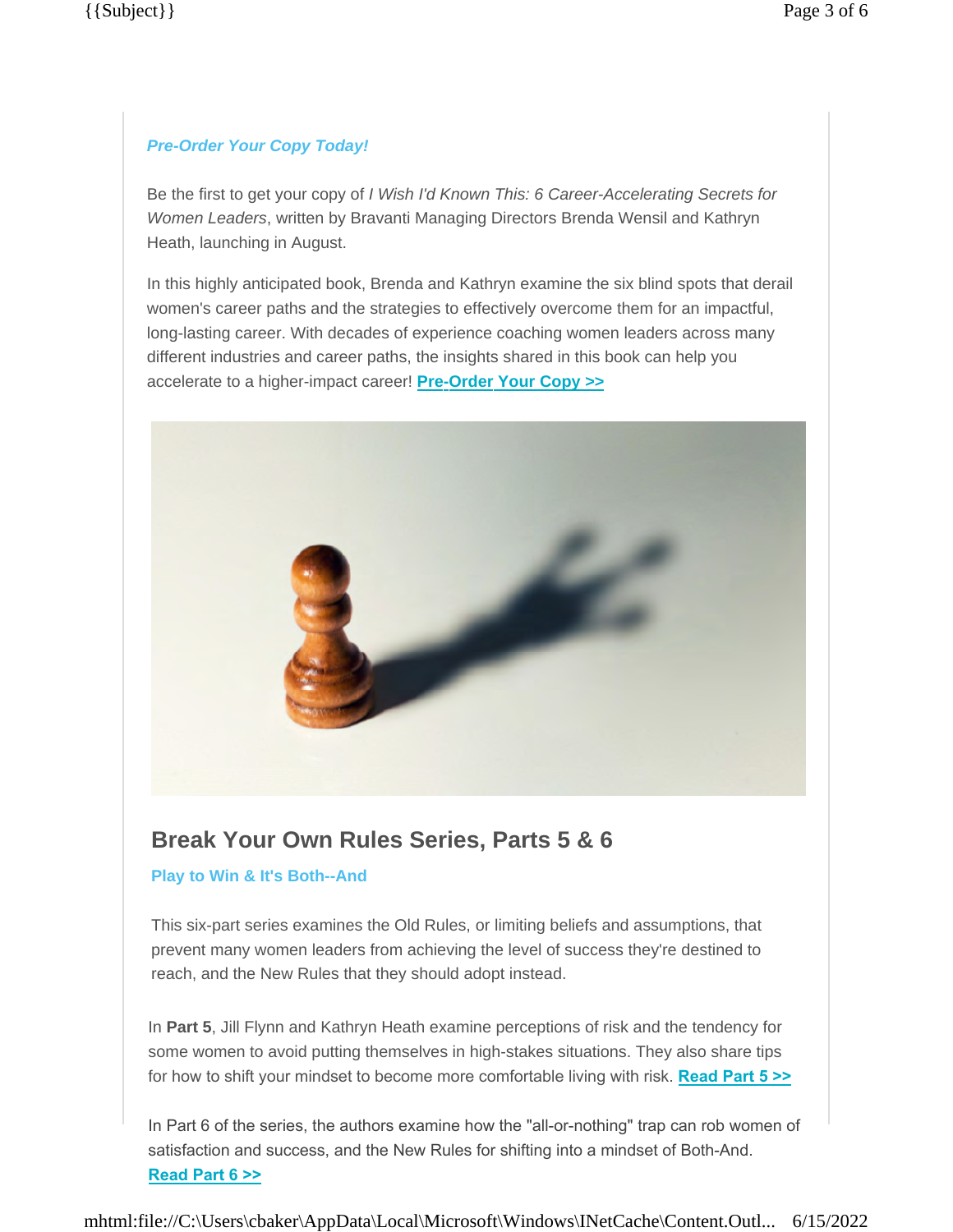### **Career Coaching For those in transition**



## **8 Interview Tips for 'Seasoned' Applicants**

#### *By Pat Cross, Bravanti Senior Career Coach*

It's not unusual for seasoned applicants to have concerns during the job search process. Interviewing for a new position later in your career can be as daunting as interviewing for your first job, but for very different reasons. Bravanti Senior Career Coach Pat Cross shares eight tips to help seasoned applicants navigate interviews with confidence. **Read [Article](https://bravanti.com/8-interview-tips-for-seasoned-applicants?utm_medium=email&utm_source=newsletter&utm_campaign=ct) >>**